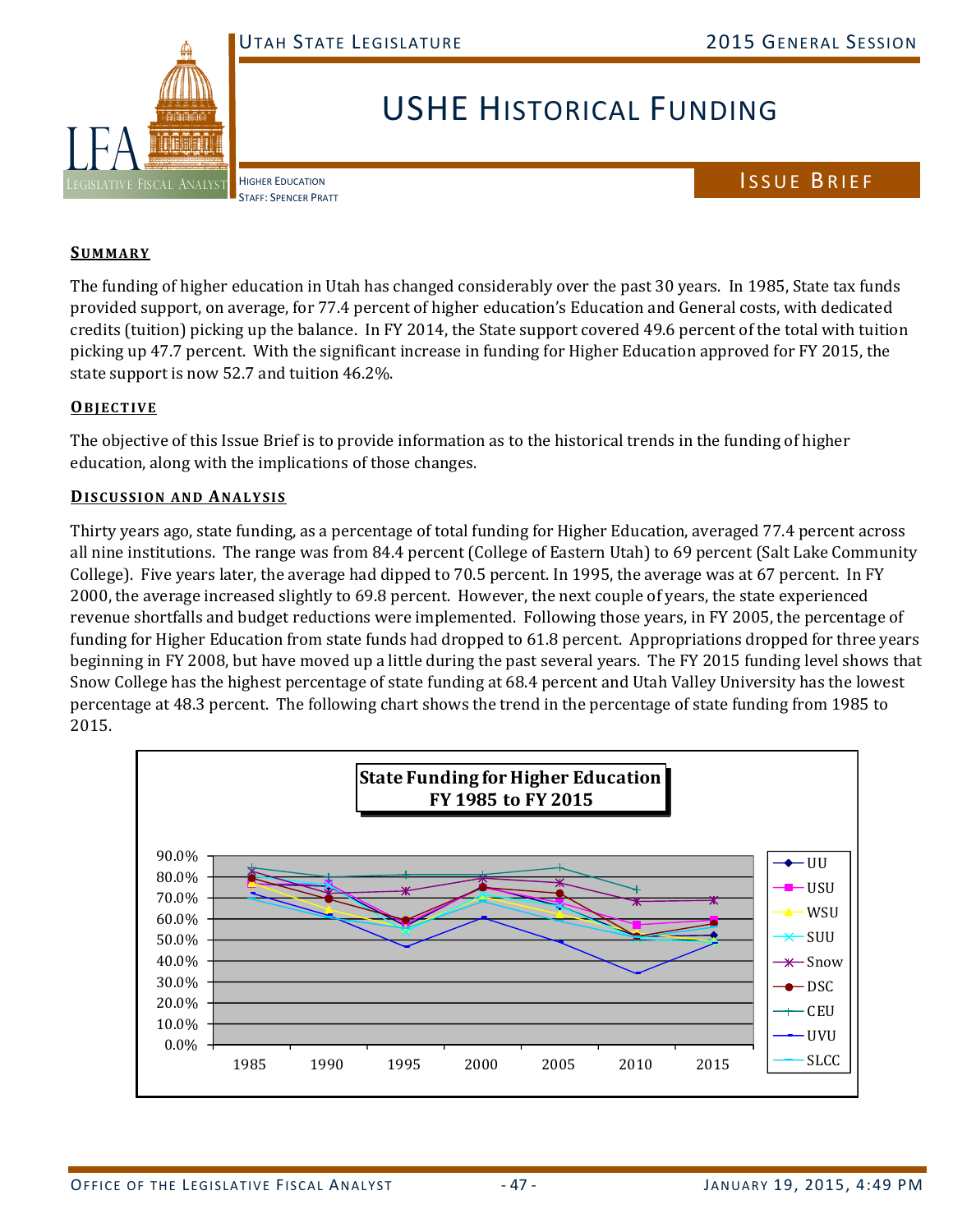As the state funding has decreased, the other main source of funding - tuition - has increased. This can be seen in comparing the following two charts – the first showing the funding distribution in FY 1985, and the second the same distribution in FY 2014. As the State Funds (blue bar) shrink, the Tuition (red bar) increases.





Compensation increases are funded with a combination of state funds and first-tier tuition increases. Until FY 2007, tuition dollars were used to cover part of the compensation increases at approximately the same percentage rate that tuition funded the institution. Beginning in FY 2007, the Legislature approved capping the percentage of tuition used to cover any compensation increase at 25 percent, with state tax funds covering the balance. Second-tier tuition increases are recommended by institutions, with input from student representatives, and approved by the State Board of Regents, for specific proposals, such as library support, additional advising and counseling services, new faculty and student services.

This trend of decreased state funding and increased tuition is reflective of national trends. According to the State Higher Education Executive Officers' FY 2011 "State Higher Education Finance Report," The share of state and local